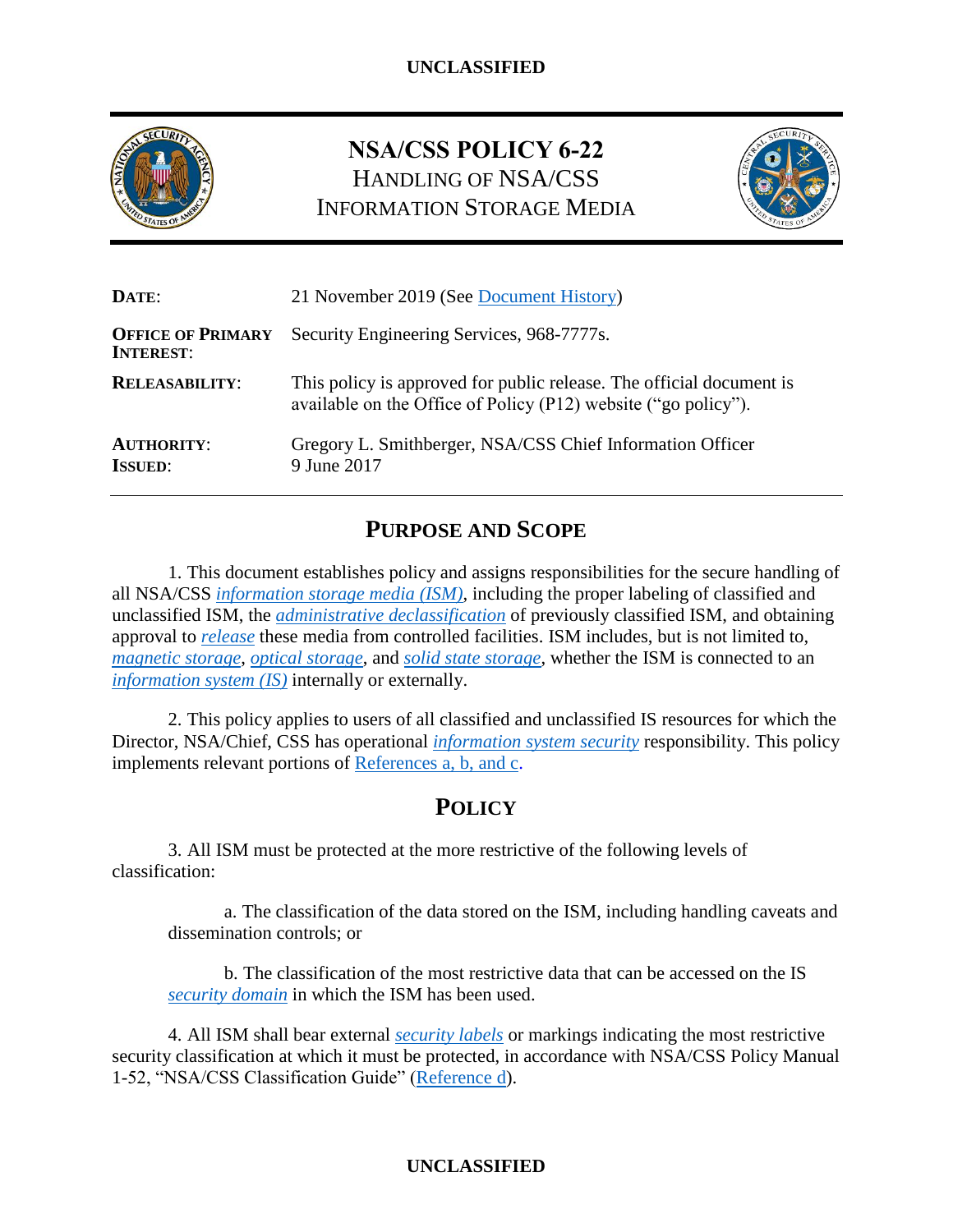5. If an ISM used in a less restrictive security domain is subsequently used in a more restrictive security domain, it permanently assumes the sensitivity of the more restrictive domain and must be relabeled to reflect the more restrictive classification or security requirements. See [paragraph 9](#page-1-0) for guidance specific to optical ISM.

6. ISM labeled for use in a more restrictive IS security domain shall not be used in a less restrictive IS security domain. Data that is classified at a less restrictive level than an IS security domain may be written to a brand-new ISM without taking on the more restrictive requirements of the IS security domain only after completion of the steps described in [paragraph 32.](#page-4-0)

7. ISM users shall scan removable media each time it is used in an NSA/CSS IS using current *[NSA/CSS Enterprise Solutions Baseline](#page-9-5)*-approved anti-malware software, in accordance with NSA/CSS Policy 6-7, "Malware Incident Prevention and Handling" [\(Reference e\)](#page-7-2).

8. The use of ISM that are considered to be removable media (e.g., optical discs, thumb drives, SD cards) shall be in accordance with NSA/CSS Policy Instruction 6-0004, "Using Removable Media for Data Transfer on NSA/CSS Information Systems" [\(Reference f\)](#page-7-3). Given the restrictions of this policy and the destructive nature of the ISM *[sanitization](#page-9-6)* techniques outlined in NSA/CSS Policy Manual 9-12, "NSA/CSS Storage Device Sanitization Manual" [\(Reference g\)](#page-7-4), a magnetic or solid-state ISM may only be used for a single data transfer between security domains of differing classification levels. Any requests for *[exception](#page-8-3)* to this restriction must follow the requirements in [paragraph 33.](#page-4-1) See [paragraph 9](#page-1-0) for guidance specific to optical ISM.

<span id="page-1-0"></span>9. Optical storage media (e.g., CD, DVD) labeled for a less restrictive IS security domain may be used in an IS of a more restrictive IS security domain without a change to the optical ISM classification status provided the user can confirm that the optical storage drive in the more restrictive IS is read-only. If the user cannot confirm that the optical storage drive in the more restrictive IS is read-only, then the optical ISM must assume the classification/sensitivity of the most restricted information processed on that system and the ISM must be relabeled accordingly.

10. Under no circumstances shall personally-owned or -produced media (e.g., music CDs) be used in any classified or unclassified NSA/CSS IS or network.

11. Classified ISM from a controlled facility can be released to an uncontrolled facility for recycling or disposal only after it has been sanitized and then administratively declassified in accordance with ICS 500-18, "Removable Media Management" [\(Reference a\)](#page-7-0), and [Reference g.](#page-7-4) The release of an ISM is an administrative risk decision that can only be made after all sanitization procedures have been successfully completed.

12. Classified ISM may be used to transport information between NSA/CSS-controlled areas according to the guidance in NSA/CSS Policy 5-25, "Hand-Carrying Classified Material" [\(Reference h\)](#page-7-5).

13. Continual administrative declassification and release of ISM that is a requirement of an organization's daily mission shall be documented and maintained as part of the *[System](#page-10-3)  [Security Plan \(SSP\)](#page-10-3)* for the system(s) in question.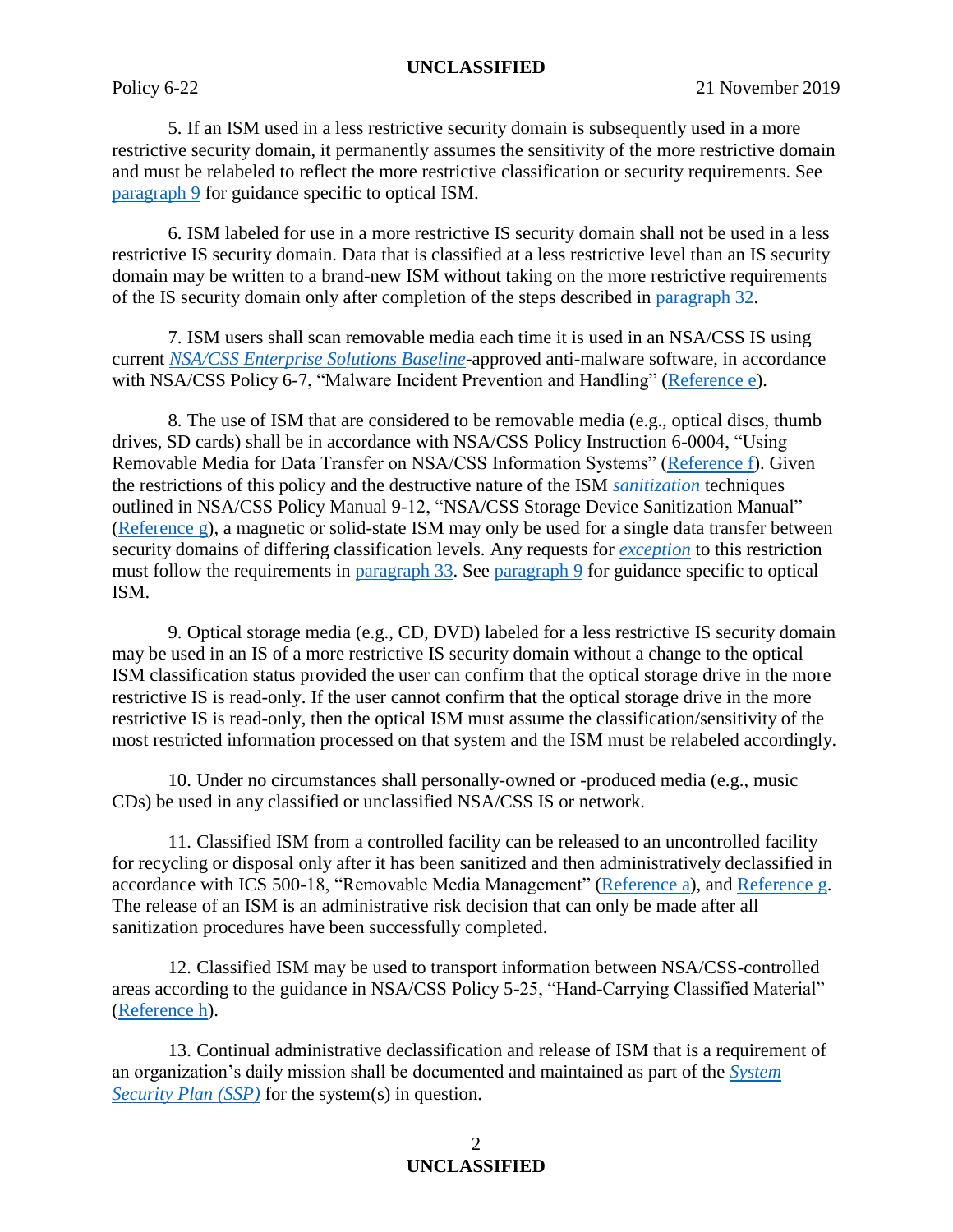14. ISM that is categorized as a restricted item per the requirements of NSA/CSS Policy Manual 5-23, "Physical Security Requirements for Controlled Areas Manual" [\(Reference i\)](#page-7-6), must be approved by an appropriate *[Information System Security Manager \(ISSM\)](#page-9-7)* ("go issm") and Security and Counterintelligence prior to being introduced into an NSA/CSS sensitive compartmented information facility (SCIF).

## **PROCEDURES**

#### **Labeling ISM**

15. ISM must be labeled with a color-coded *[security label](#page-10-2)* or otherwise marked to clearly identify the approved classification level of the ISM. Color-coded security labels (Standard Forms 706 through 712) may be ordered through the supply system or by contacting an appropriate *[Information System Security Officer \(ISSO\)](#page-9-8)* ("go isso").

16. Security labels shall be affixed to all ISM in a manner that does not adversely affect proper operation of media devices or drives.

17. Optical storage media shall have the approved classification level written in permanent marker on the media itself. Color-coded security labels may be affixed to the external cases.

18. ISM that is too small to reasonably attach a security label to may be otherwise marked in a manner that clearly indicates the classification of the ISM. For example:

a. A microSD card could be marked with a serial number that corresponded to a number on its case, and the classification of the media could be marked on the case.

b. A USB flash drive could have a lanyard affixed to it, and the classification of the drive could be marked on the lanyard.

19. Unlabeled ISM still in the vendor's original packaging (i.e., shrink-wrap) shall be treated as unclassified.

20. Unlabeled ISM that is not in the manufacturer's original package shall be stored and protected at the classification level of the facility to minimize the possibility of compromise to classified or sensitive information. Users should contact their local facility *[mission security](#page-9-9)  [officer \(MSO\)](#page-9-9)* ("go msos") with questions about storage of classified information.

#### **Sanitizing and administratively declassifying ISM**

#### **Unclassified ISM**

21. Unclassified ISM never used in a classified IS, and not containing for official use only (FOUO) information, Privacy Act information, or *[personally identifiable information \(PII\)](#page-9-10)*, does not require sanitizing.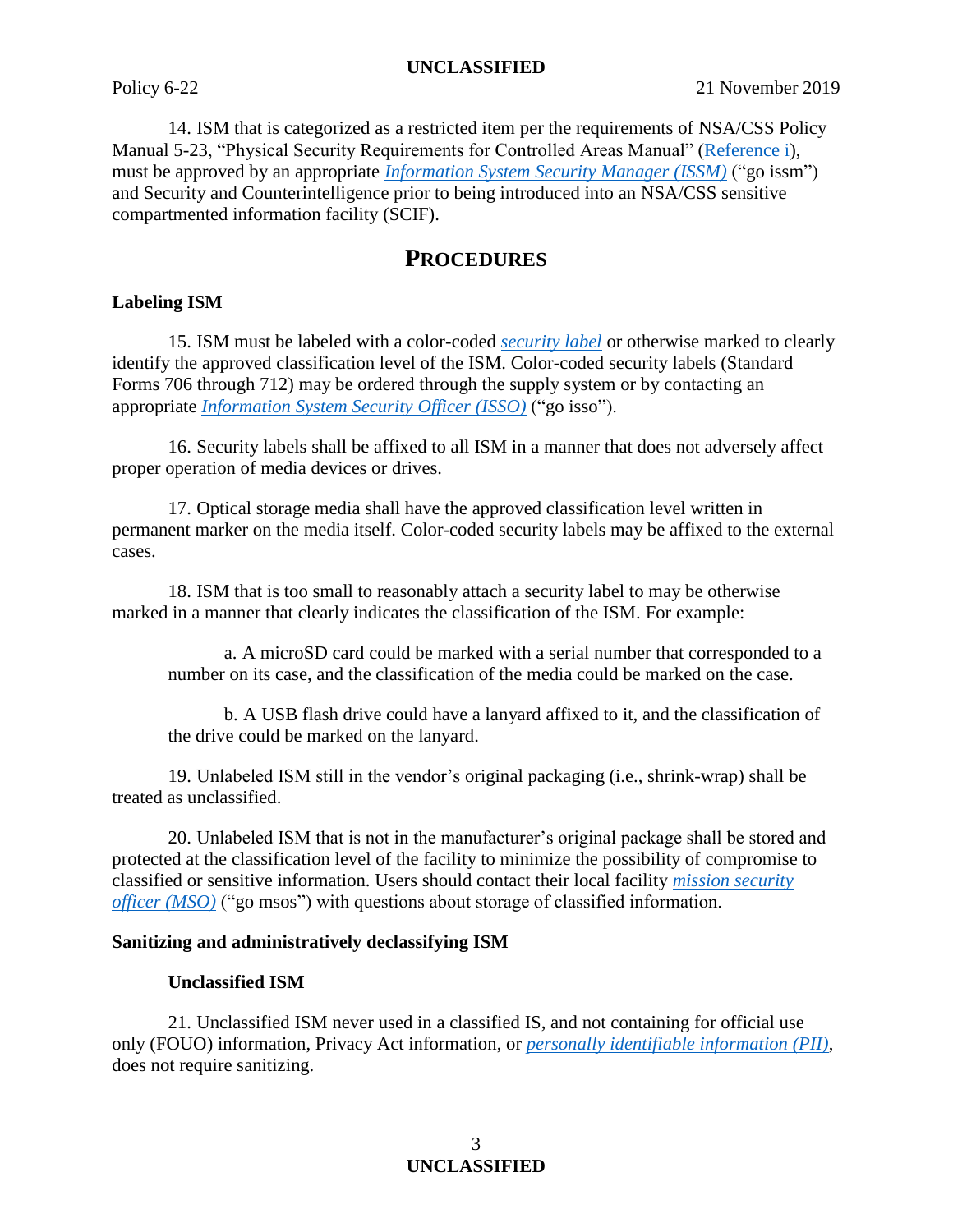22. Unclassified ISM never used in a classified IS, and containing FOUO, Privacy Act, or PII data shall be sanitized before release for disposal or recycling to properly protect the information in accordance with [Reference d](#page-7-1) and NSA/CSS Policy 1-22, "Protecting Privacy on NSA/CSS Electronic Information Systems" [\(Reference j\)](#page-8-4).

23. Personally-produced unclassified music CDs must remain in the workplace and must be disposed of through the special burn process when no longer needed, in accordance with [Reference i.](#page-7-6)

#### **Sanitizing ISM**

24. Requests for sanitization of ISM must be authorized by the requestor's supervisor/government lead, the appropriate ISSO ("go isso"), and the appropriate system owner.

25. Media that has ever contained classified information, other than communications security (COMSEC) material, shall be sanitized using the destruction procedures specified in [Reference g.](#page-7-4) Media that has ever contained COMSEC material shall be destroyed using the procedures specified in CNSSI 4004.1, "Destruction and Emergency Procedures for COMSEC and Classified Material" [\(Reference k\)](#page-8-5). If the COMSEC status of the information is unknown, the media shall be sanitized using the more destructive sanitization procedure of those listed for that media type in [Reference g](#page-7-4) or [Reference k.](#page-8-5)

26. Methods for the sanitizing of classified ISM will be different for magnetic, solid state, and optical storage devices. Instructions for each type are provided in [Reference g.](#page-7-4)

27. At the completion of the sanitization process, all labels or markings that indicate previous use or data classification shall be removed.

#### **Administrative Declassification**

28. Administrative declassification of ISM may only be authorized by an appropriate ISSO ("go isso"), the requestor's supervisor/government lead, and the system owner upon successful completion of sanitization procedures.

29. Administrative declassification of ISM shall be recorded by the ISSO and shall include the following:

a. A description of the media (type, manufacturer, model number, serial number);

b. The classification of the data on the media;

c. A description of the sanitization procedures;

d. The name(s) of the individual(s) executing the procedures (e.g., data transfer agent (DTA)/ISSO/system administrator) as well as the names of at least two individuals who have verified the results. Individual(s) executing the procedures may also be included as the individuals verifying the results;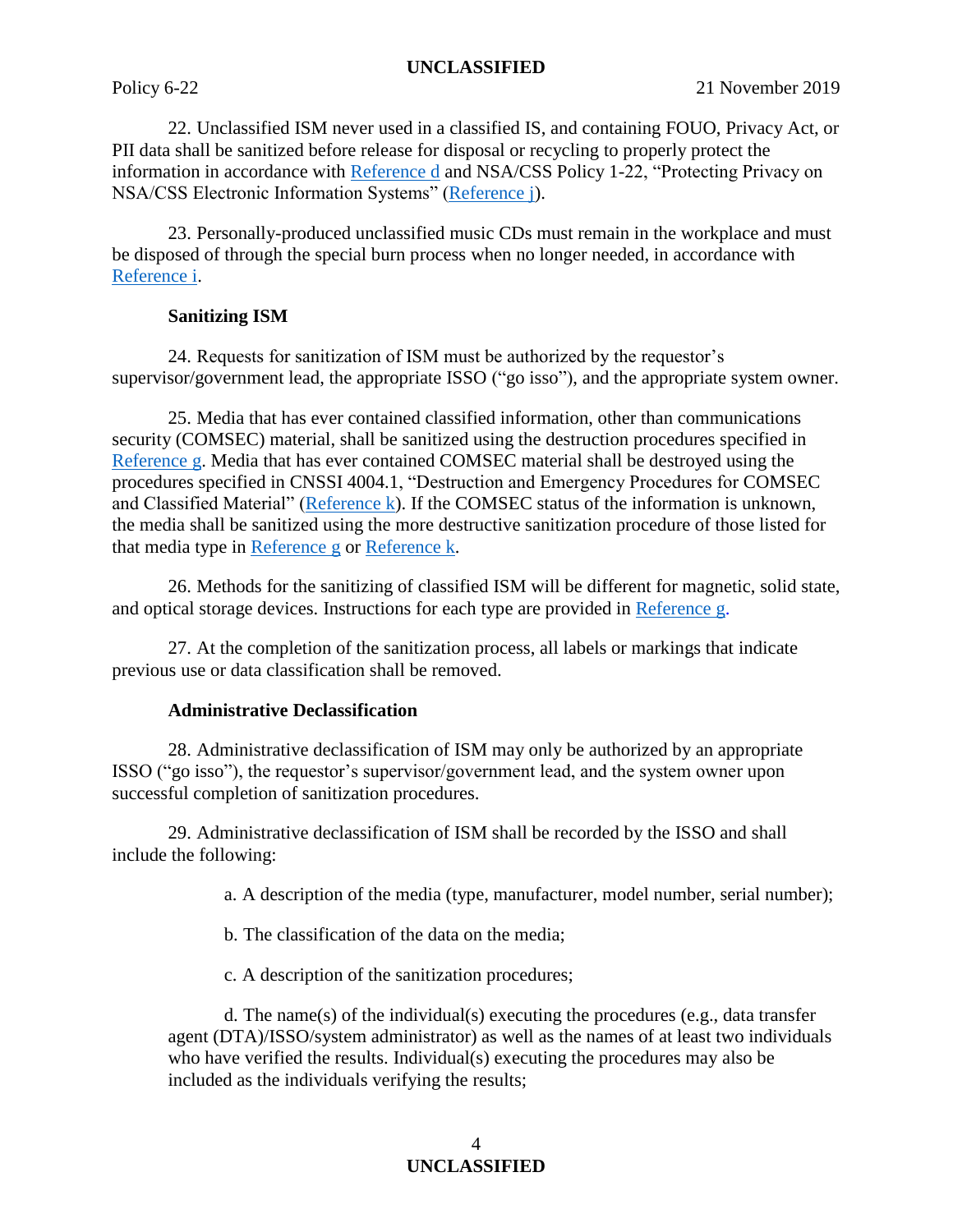e. The detailed reason for the release;

f. The intended recipient of the ISM; and

g. The date of administrative declassification approval.

30. If an ISM cannot be sanitized, it must not be administratively declassified or released from an NSA/CSS-controlled facility, and must be maintained or destroyed in accordance with [Reference g.](#page-7-4)

#### **Release of ISM**

31. Classified magnetic and solid state ISM may be released from an NSA/CSScontrolled facility to an environment *not controlled* by NSA/CSS only if the ISM meets the following conditions:

a. The ISM is capable of being sanitized;

b. The sanitization process has been successfully completed in accordance with this policy and [Reference g;](#page-7-4)

c. The administrative declassification process has been documented and approved by the appropriate supervisor/government lead, ISSO, and system owner; and

d. The ISM is relabeled, if applicable, in accordance with requirements in this policy and [Reference g.](#page-7-4)

<span id="page-4-0"></span>32. Data of a less restrictive classification produced on a classified IS may be written to a new, never-used ISM in accordance with the NSA/CSS Data Transfer Agent process ("go dta"). This ISM may then be labeled UNCLASSIFIED, CONFIDENTIAL, or SECRET, as appropriate. The requestor must obtain documented authorization from their supervisor/government lead and an appropriate ISSO ("go isso"). The requestor should consult a *[Classification Advisory Officer](#page-8-6)  [\(CAO\)](#page-8-6)* about proper classification and marking of the data being transferred. However, it is ultimately the responsibility of the requestor to ensure that the classification of the information is consistent with the classification constraints of the system to which the data is being transferred. If UNCLASSIFIED data is intended for public release, the requestor must request a prepublication review in accordance with NSA/CSS Policy 1-30, "Review of NSA/CSS Information Intended for Public Release" [\(Reference l\)](#page-8-7).

#### <span id="page-4-1"></span>**Exceptions**

33. Organizations requesting an exception to this policy will submit a formal written request to the appropriate ISSO ("go isso") for review. The ISSO will then forward the request to the NSA/CSS Deputy *[Authorizing Official \(AO\)](#page-8-8)* for a decision. Exception decisions will be made on a case-by-case basis. The Deputy AO will notify the Security and Counterintelligence Group of all exceptions granted. The appropriate ISSO shall review exceptions annually. If the exception is still required, an updated request must be submitted to the Deputy AO.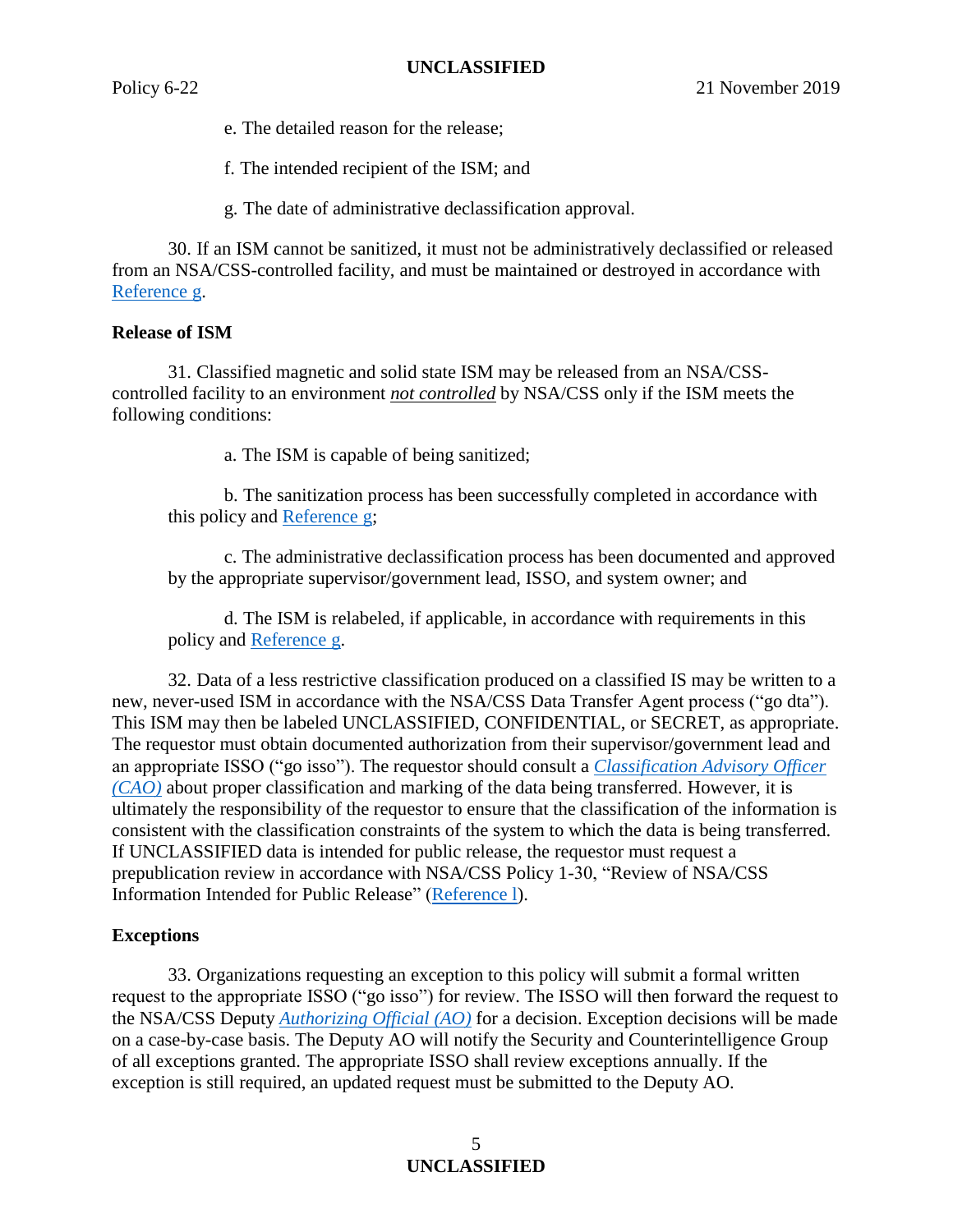## **RESPONSIBILITIES**

#### **Directors, Cryptologic Center Commanders/Chiefs, and Service Cryptologic Component Commanders**

34. The Directors, Cryptologic Center Commanders/Chiefs, and Service Cryptologic Component Commanders shall establish procedures to provide oversight for, and ensure proper control of, all ISM under their purview.

#### **Security and Counterintelligence Group**

35. The Security and Counterintelligence Group shall:

a. Render documented decisions, in coordination with appropriate ISSMs, on requests for the introduction/removal of restricted ISM to/from an NSA/CSS SCIF.

b. Conduct counterintelligence IS security incident reviews for incidents involving ISM and coordinate, as appropriate, with the Office of the Inspector General (OIG), the appropriate ISSO, the NSA/CSS Information Systems Incident Response Team (NISIRT), and the Office of the General Counsel.

#### **NSA/CSS Deputy Authorizing Official (AO)**

36. The NSA/CSS Deputy Authorizing Official (AO) shall:

a. Render documented decisions on requests for exceptions to this policy; and

b. Inform the Security and Counterintelligence Group of any approved exception requests.

#### **Supervisors and Government Leads**

37. Supervisors (for government personnel) and government leads (for contractor employees) shall:

a. Render documented decisions, in coordination with the appropriate ISSO and system owner, on requests to sanitize ISM;

b. Determine the requirement for ISM under their purview to be administratively declassified and/or released based on mission and operational need;

c. Render documented decisions, in coordination with the appropriate ISSO and system owner, on requests by subordinates to administratively declassify and/or release ISM under their purview; and

d. Coordinate with the appropriate ISSO to review requests by subordinates for data transfers using removable media.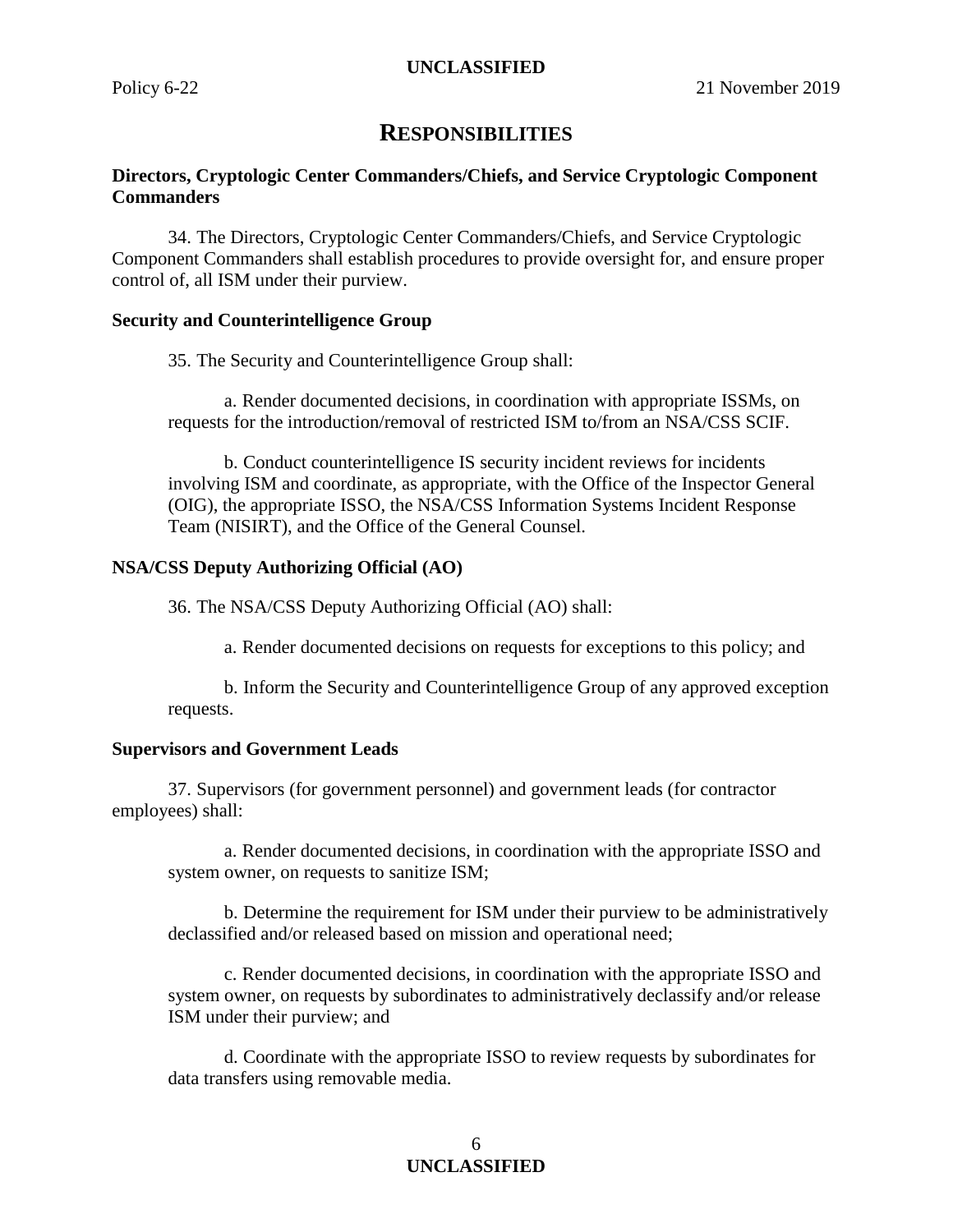#### **Information System Security Managers (ISSMs)**

38. Information System Security Managers (ISSMs) shall:

a. Render documented decisions, in coordination with Security and Counterintelligence, on requests for the introduction/removal of restricted ISM to/from an NSA/CSS SCIF; and

b. Review all computer security incident reports (CSIRs) related to sanitized, declassified, and/or released ISM to determine possible impact on the integrity of data on systems under their purview and inform the Security Health Officers (SHO) of any such impact.

#### **Information System Security Officers (ISSOs)**

39. Information System Security Officers (ISSOs) shall:

a. Render documented decisions, in coordination with the appropriate supervisor and system owner, on requests to sanitize media for systems under their purview;

b. Render documented decisions, in coordination with the appropriate supervisor and system owner, on requests to administratively declassify and/or release ISM under their purview;

c. Ensure that the release of ISM under their purview is in accordance with this policy;

d. Coordinate with the requestor's supervisor/government lead to review requests for data transfers using removable media and systems under their purview;

e. Ensure users of systems under their purview comply with this policy and the procedures implementing it through education, awareness, and random physical inspections of ISM to ensure that all ISM is labeled in accordance with this policy and [Reference a;](#page-7-0)

f. Review requests for exceptions to this policy and forward to the NSA/CSS Deputy AO for decision. Any approved exceptions must be reviewed annually for continued need. If the exception is still required, an updated request must be submitted to the Deputy AO for decision;

g. Review any approved exceptions annually for continued need. If the exception is still required, an updated request must be submitted to the Deputy AO for decision;

h. Ensure that Deputy AO-approved requests for exceptions are documented in the appropriate SSP;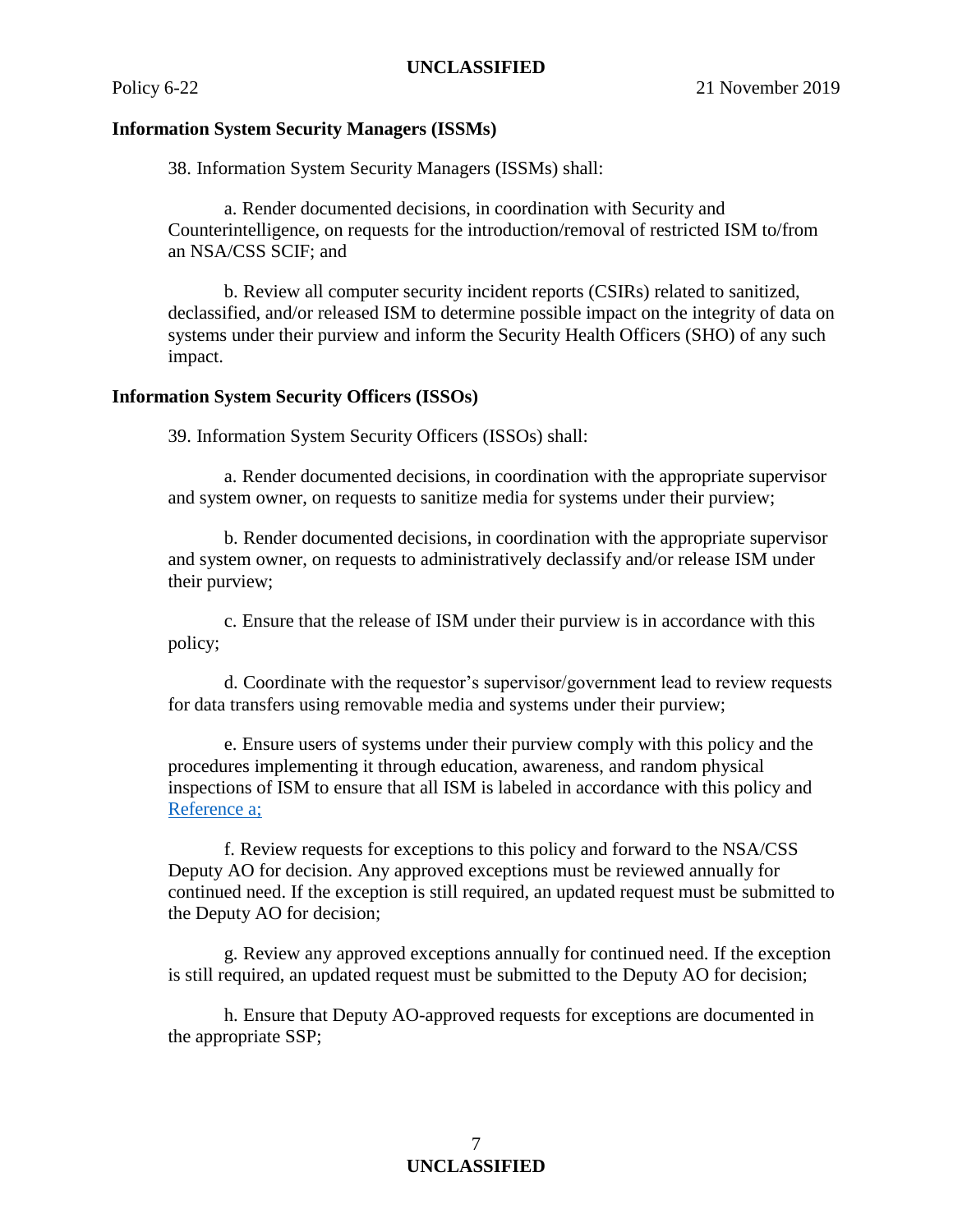i. Perform, or supervise the performance of, sanitizing of ISM under their purview in accordance with [Reference g,](#page-7-4) this policy, and its administrative declassification procedures; and

j. Maintain a copy of the administrative declassification/release authorization pertaining to ISM under their purview.

#### **System Owners**

40. System owners shall:

a. Render documented decisions, in coordination with the appropriate supervisor and ISSO, on requests to sanitize media for systems under their purview; and

b. Render documented decisions, in coordination with the appropriate supervisor and ISSO, on requests to administratively declassify and/or release ISM associated with systems under their purview.

#### **Center for Storage Device Sanitization Research**

41. The Center for Storage Device Sanitization Research shall provide technical guidance for the sanitization and/or destruction of ISM [\(Reference g\)](#page-7-4).

### **REFERENCES**

<span id="page-7-0"></span>a. Intelligence Community Standard (ICS) 500-18, "Removable Media Management," dated 16 February 2011

b. Committee on National Security Systems Policy (CNSSP) No. 26, "National Policy on Reducing the Risk of Removable Media for National Security Systems," dated May 2013

c. Department of Defense Instruction (DoDI) 8500.01, "Cybersecurity," dated 14 March 2014

<span id="page-7-1"></span>d. NSA/CSS Policy Manual 1-52, "NSA/CSS Classification Guide," dated 2 June 2015

<span id="page-7-2"></span>e. NSA/CSS Policy 6-7, "Malware Incident Prevention and Handling," dated 4 January 2017

<span id="page-7-3"></span>f. NSA/CSS Policy Instruction 6-0004, "Using Removable Media for Data Transfer on NSA/CSS Information Systems," dated 19 February 2016

<span id="page-7-4"></span>g. NSA/CSS Policy Manual 9-12, "NSA/CSS Storage Device Sanitization Manual," dated 15 December 2014

<span id="page-7-5"></span>h. NSA/CSS Policy 5-25, "Hand-Carrying Classified Material," dated 16 December 2014

<span id="page-7-6"></span>i. NSA/CSS Policy Manual 5-23, "Physical Security Requirements for Controlled Areas Manual," dated 20 May 2013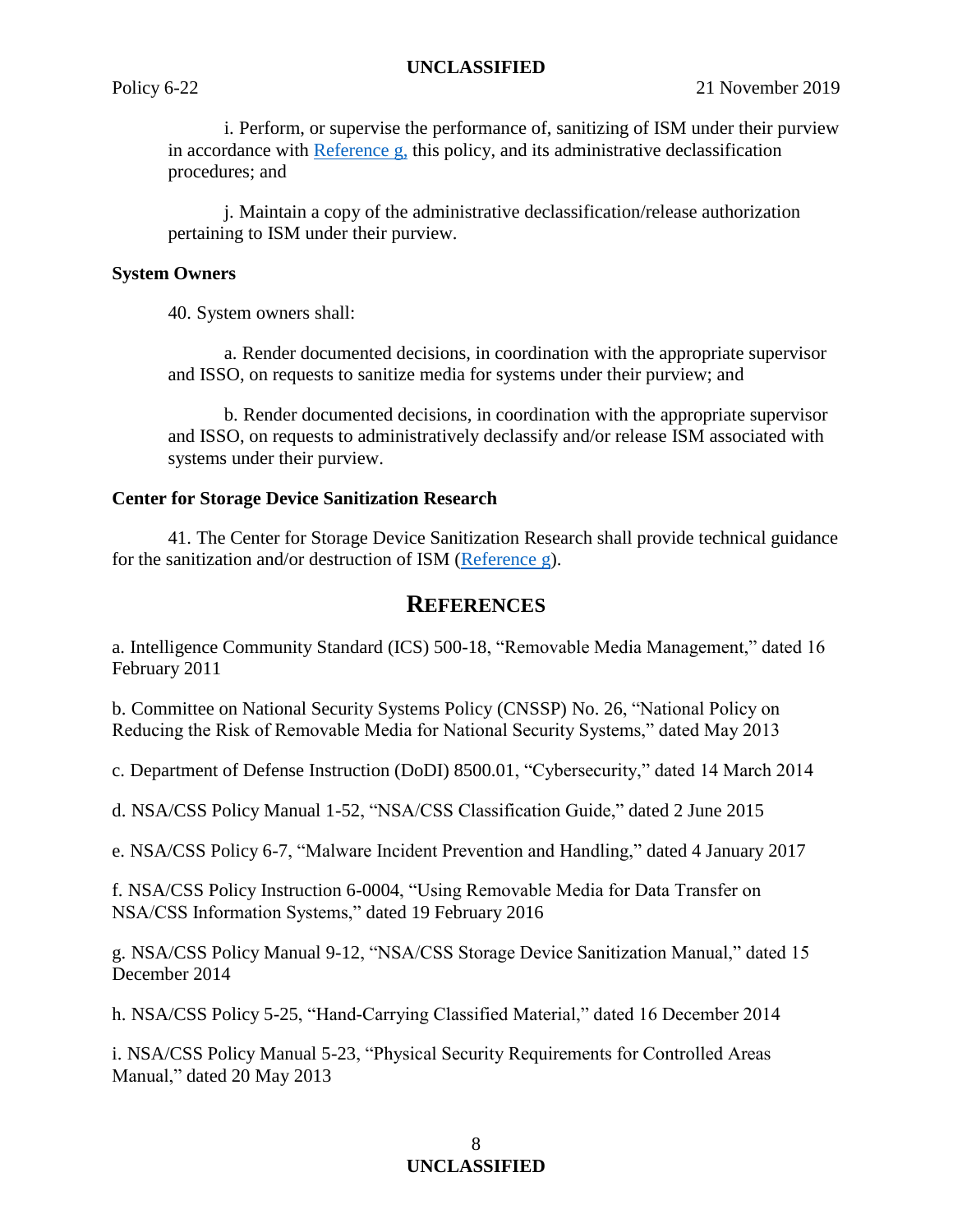<span id="page-8-4"></span>j. NSA/CSS Policy 1-22, "Protecting Privacy on NSA/CSS Electronic Information Systems," dated 9 January 2012

<span id="page-8-5"></span>k. Committee on National Security Systems Instruction (CNSSI) 4004.1, "Destruction and Emergency Procedures for COMSEC and Classified Material," dated August 2006, with Annex B as amended, dated 24 October 2008

<span id="page-8-7"></span>l. NSA/CSS Policy 1-30, "Review of NSA/CSS Information Intended for Public Release," dated 13 May 2015

## **GLOSSARY**

<span id="page-8-1"></span>**administrative declassification**—The process of recording information about the sanitization of information storage media (ISM). This information must be recorded before sanitized media may be released from an NSA/CSS-controlled facility (e.g., for destruction or recycling). These steps are authorized and performed by an information systems security officer (ISSO) and include recording the following information about ISM: a description of the media; classification of the data on the media (prior to sanitization); sanitation procedures; who performed the procedures; reason for release; intended recipient; and date of administrative declassification approval.

<span id="page-8-8"></span>**Authorizing Official (AO)**—Senior (Federal) official with the authority to formally assume responsibility for operating an information system at an acceptable level of risk to organizational operations (including mission, functions, image, or reputation), organizational assets, individuals, other organizations, and the Nation. (Source: NSA/CSS Policy Glossary)

<span id="page-8-6"></span>**Classification Advisory Officer (CAO)—**Individuals responsible for assisting their organizations to ensure that protected information is properly classified, marked, and safeguarded and that the employees in their organizations understand and properly apply classification rules and guidance. (Source: NSA/CSS Policy Glossary)

<span id="page-8-3"></span>**exception**—Indicates that an implementation of one or more security requirements is temporarily postponed and that satisfactory mitigations for the requirement(s) may be used for a specified period of time. This is in contrast to a waiver that implies a security requirement has been set aside and need not be implemented at all. (Source: NSA/CSS Policy Glossary)

<span id="page-8-0"></span>**information storage media (ISM)—Data storage objects capable of being read from, or written** to, by an IS to include, but not limited to, diskettes, optical disks, CDs, DVDs, thumb drives, and other removable media. Other terms for ISM include magnetic storage media, data storage media, or removable storage media.

<span id="page-8-2"></span>**information system (IS)**—Any telecommunications and/or computer-related equipment or interconnected system or subsystems of equipment that is used in the acquisition/collection, storage, manipulation, management, movement, control, display, switching, interchange, transmission, or reception of voice and/or data, and includes software, firmware, and hardware. IS examples are: stand-alone systems, Local Area Networks (LANs), supercomputers, process control computers that perform special purpose computing functions (e.g., Supervisory Control and Data Acquisition (SCADA), other Industrial Control Systems, embedded computer systems),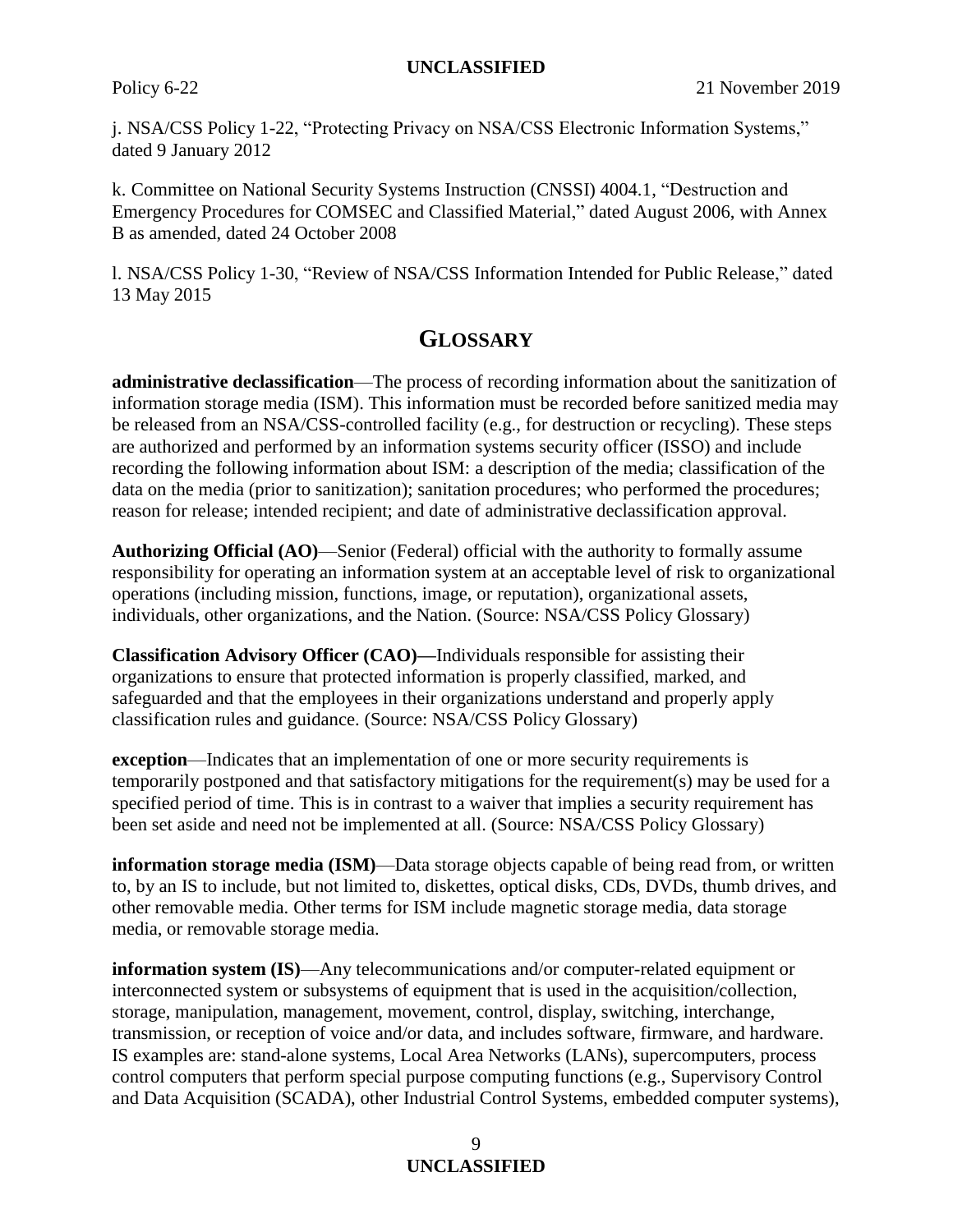and the communications networks that disseminate information. (Source: NSA/CSS Policy Glossary)

<span id="page-9-3"></span>**information system security**—The protection of information systems (ISs) against unauthorized access to or modification of information, whether in storage, processing, or transit, and against the denial of service to authorized users, including those measures necessary to detect, document, and counter such threats. (Source: NSA/CSS Policy Glossary)

<span id="page-9-7"></span>**Information System Security Manager (ISSM)**—Individual responsible for the information assurance of a program, organization, system, or enclave. (Source: NSA/CSS Policy Glossary)

<span id="page-9-8"></span>**Information Systems Security Officer (ISSO)**—Individual assigned responsibility for maintaining the appropriate operational security posture for an information system or program. (Source: NSA/CSS Policy Glossary)

<span id="page-9-1"></span>**magnetic storage**—Tapes, hard disk drives, diskettes, and other magnetic media which store data.

<span id="page-9-9"></span>**Mission Security Officer (MSO)**—A professional Security Officer assigned to a Directorate, Associate Directorate, or major office, to provide full-range security guidance and assistance to senior management, supervisors, and all personnel within the assigned organization.

<span id="page-9-5"></span>**NSA/CSS Enterprise Solution Baseline**—A common suite of enterprise approved standard hardware and software products that support corporate goals to reduce IT complexity, improve collaboration through interoperability, improve information system security, and manage IT costs. (Source: NSA/CSS Policy Glossary)

<span id="page-9-2"></span>**optical storage**—Compact Disks (CD), Digital Versatile Disks (DVD), and other optical removable media (i.e., Blu-Ray, Holographic) which store data. (Source: NSA/CSS Policy Glossary)

<span id="page-9-10"></span>**personally identifiable information (PII)**—Information which can be used to distinguish or trace an individual's identity, such as his or her name; social security number; date and place of birth; mother's maiden name; and biometric records, including any other personal information which is linked or linkable to a specified individual. (Source: NSA/CSS Policy Glossary)

<span id="page-9-0"></span>**release**—Final authorization given by the ISSO to allow ISM to leave an NSA/CSS-controlled facility. Classified media may only be released after approved sanitization and administrative declassification procedures have been completed.

<span id="page-9-6"></span>**sanitization—The removal of information from the storage device such that data recovery using** any known technique or analysis is prevented. Sanitization includes the removal of data from the storage device, as well as the removal of all labels, markings, and activity logs. The method of sanitization varies depending upon the storage device in question, and may include degaussing, incineration, shredding, grinding, embossing, etc. (Source: NSA/CSS Policy Glossary)

<span id="page-9-4"></span>**security domain**—A domain that implements a security policy and is administered by a single authority. (Source: CNSSI 4009)